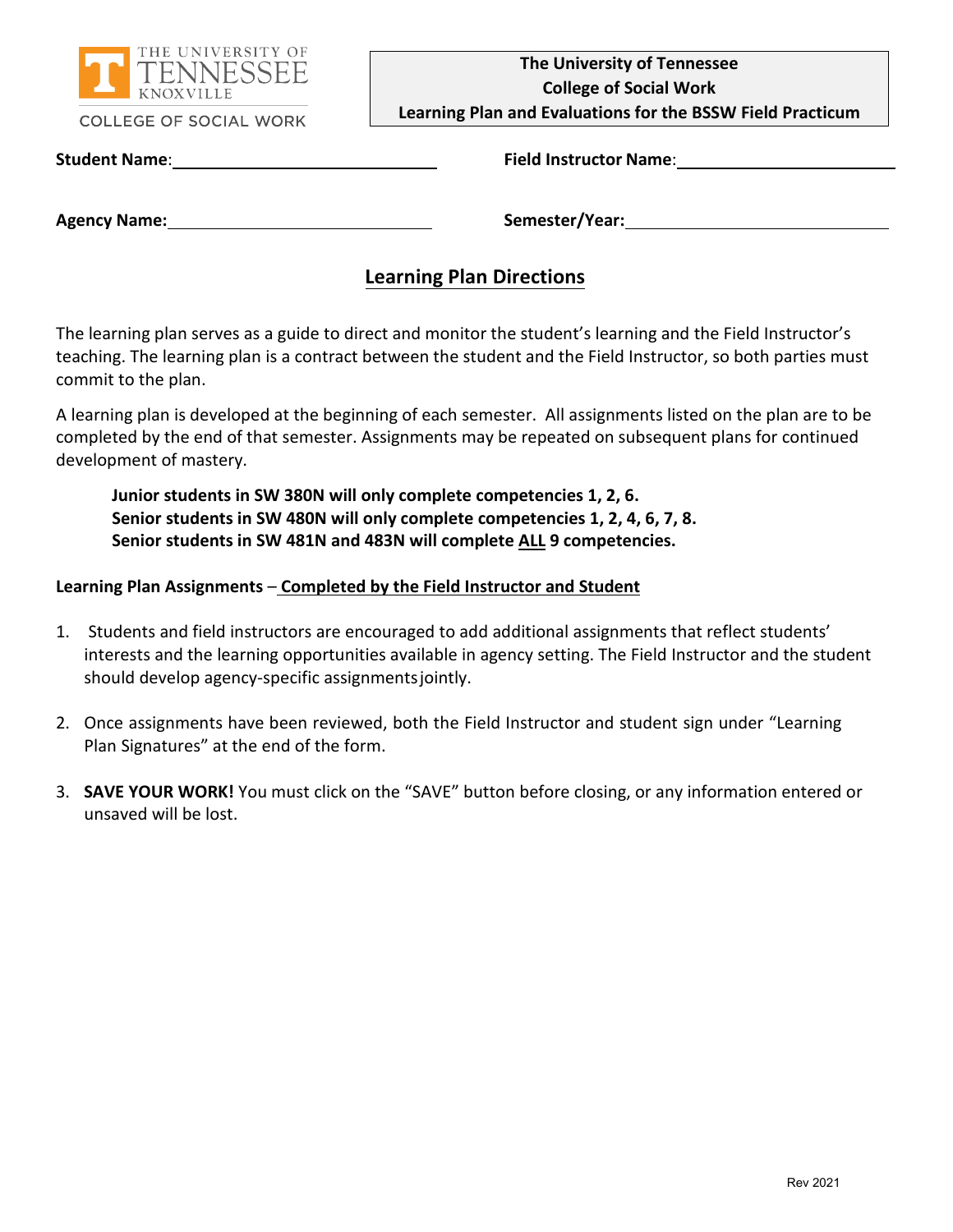## **Evidence of Assignment Completion- Completed by the Student**

The student is to document activities related to assignment completion and enter this information into the Evidence of Assignment Completion column.

- Midterm: Students must enter evidence of **progress** toward the completion of assignments by midterm in order for Field Instructors to assign midterm ratings.
- End of Semester: Students must enter evidence for **completion** of all assignments by the end ofthe semester in order for Field Instructors to assign final ratings.

## **Evaluation Directions**

The Field Instructor is responsible for completing evaluations of student performance. The Field Instructor is to discuss the evaluation with the student to provide feedback targeted at student growth and development.

#### **Midterm Ratings** - **Completed by Field Instructor**

The Field Instructor is to assess the student's demonstrated competency for each practice behavior, reviewing the evidence provided by the student and using the evaluation rating scale below. The midterm ratings are not used to calculate the student's grade. Midterm ratings are intended to provide feedback and identify areas for growth.

#### **Final (End of Semester) Ratings-Completed by Field Instructor**

The Field Instructor is to assess the student's demonstrated competency for each professional behavior, reviewing the evidence provided by the student and using the evaluation rating scale. **Please note**: The rating of NI is not available for the end of semester evaluation.

- The student should review the evaluation, enter comments and sign the learning plan first.
- The Field Instructor should not sign until the student has had the opportunity to review the evaluation, enter comments, and sign the evaluation. The Field Instructor should enter the final signature when all evidence, ratings, and comments have been entered. A final signature locks the form.

#### **Evaluation Rating Scale**

**4 = Advanced Competence** - Student consistently demonstrates effective integration of knowledge, values, and skills at a more advanced level than would be expected for a student at this point in the BSSW program. Student consistently exceeds performance expectations. Student goes "above and beyond" on assignments and consistently seeks and integrates feedback to enhance competency.

**3 = Competence** – Student demonstrates consistent integration of knowledge, values, and skills at the expected level of performance for a student at this point in the BSSW program. Student is meeting expectations on all assignments and integrates feedback to enhance competency.

**2 = Emerging Competence** – Student demonstrates beginning capacity to integrate knowledge, values, and skills. Student is using feedback to build competency, but performance is not yet at the expected level for where the student is in the BSSW program.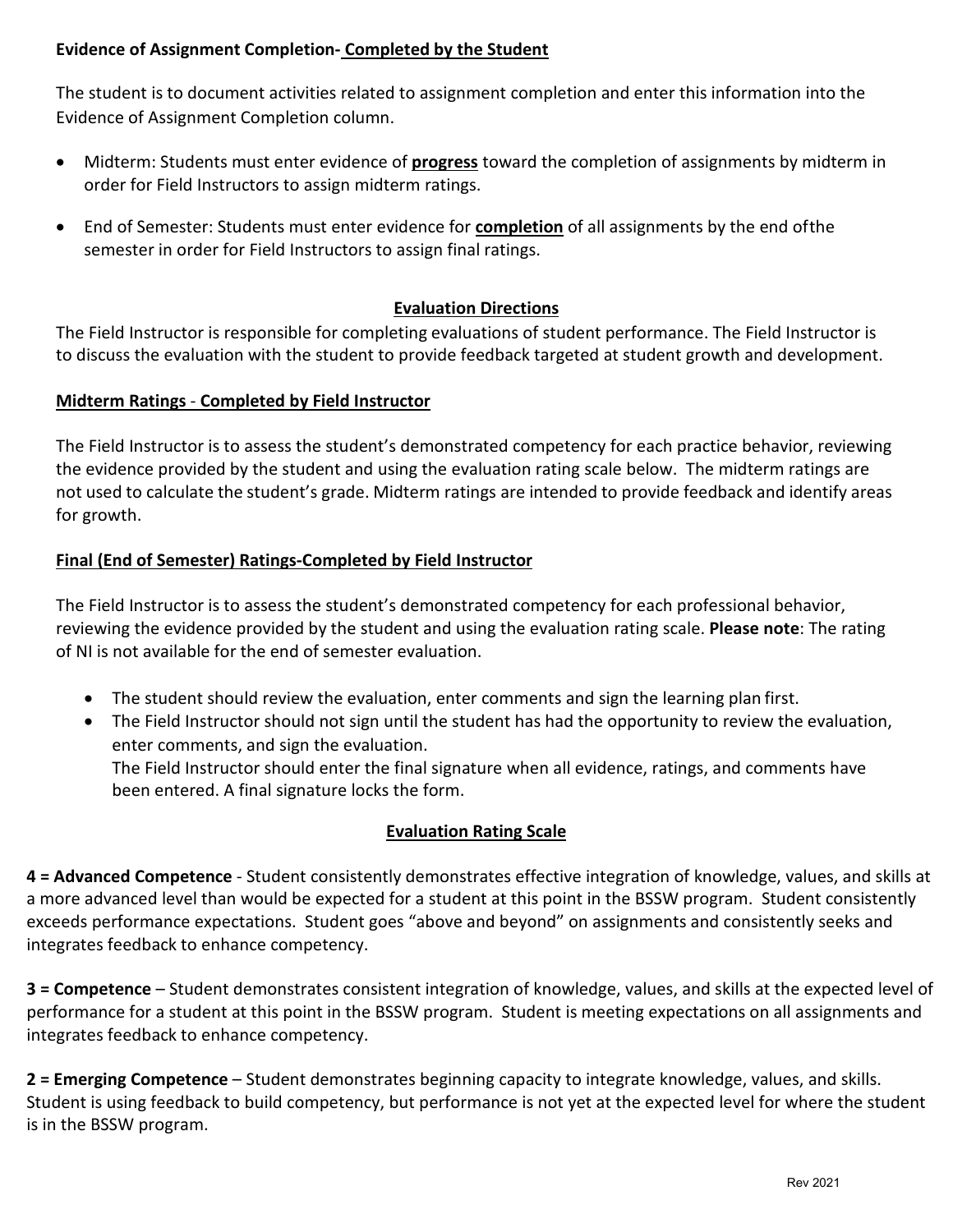**1 = Insufficient Competence** – Student does not demonstrate essential knowledge, values, and/or skills. Student is not completing assignments adequately and is not responding appropriately to feedback. This student may receive a failing grade for field.

**NI= Not Initiated** – (**Mid-term Evaluation only)** – This rating signifies that student has not yet had the opportunity to complete specific assignments and to demonstrate the relevant knowledge, values and skills.

| <b>Competency 1 - Demonstrate Ethical and Professional Behavior.</b><br><b>Junior</b><br><b>Senior-Fall and Spring</b>                                                                                                                                                  |                                                                                                                                                                                                                                                                                           |                                                    |                |                        |
|-------------------------------------------------------------------------------------------------------------------------------------------------------------------------------------------------------------------------------------------------------------------------|-------------------------------------------------------------------------------------------------------------------------------------------------------------------------------------------------------------------------------------------------------------------------------------------|----------------------------------------------------|----------------|------------------------|
| <b>Practice Behaviors</b>                                                                                                                                                                                                                                               | <b>Learning Plan Assignments</b>                                                                                                                                                                                                                                                          | <b>Evidence of Assignment</b><br><b>Completion</b> | <b>Midterm</b> | <b>Final</b><br>Rating |
| 1. Make ethical<br>decisions by applying<br>the standards of the<br>NASW Code of Ethics,<br>relevant laws and<br>regulations, models for<br>ethical decision-making,<br>ethical conduct of<br>research, and additional<br>codes of ethics as<br>appropriate to context. | Discuss ethical dilemmas or issues<br>with field instructor and link the<br>identified issue to specific<br>standard(s) of the NASW Code of<br>Ethics.<br>Select a specific model for ethical<br>decision-making and apply that<br>model to the identified ethical<br>dilemmas or issues. |                                                    |                |                        |
| 2. Use reflection and<br>self-regulation to<br>manage personal values<br>and maintain<br>professionalism in<br>practice situations.                                                                                                                                     | Identify two personal values and<br>reflect on how these values may<br>influence practice in the field<br>agency setting. Think about how<br>you came to have these values<br>(family, education, community, etc.)<br>and how clients may or may not<br>share your values.                |                                                    |                |                        |
|                                                                                                                                                                                                                                                                         | Develop and implement strategies<br>to manage the influence of personal<br>values and emotions on professional<br>practice, and discuss the<br>effectiveness of the strategies in<br>supervision.                                                                                         |                                                    |                |                        |
|                                                                                                                                                                                                                                                                         | Develop and implement<br>appropriate methods of self-care<br>and evaluate the effectiveness of<br>the methods and revise as<br>needed.                                                                                                                                                    |                                                    |                |                        |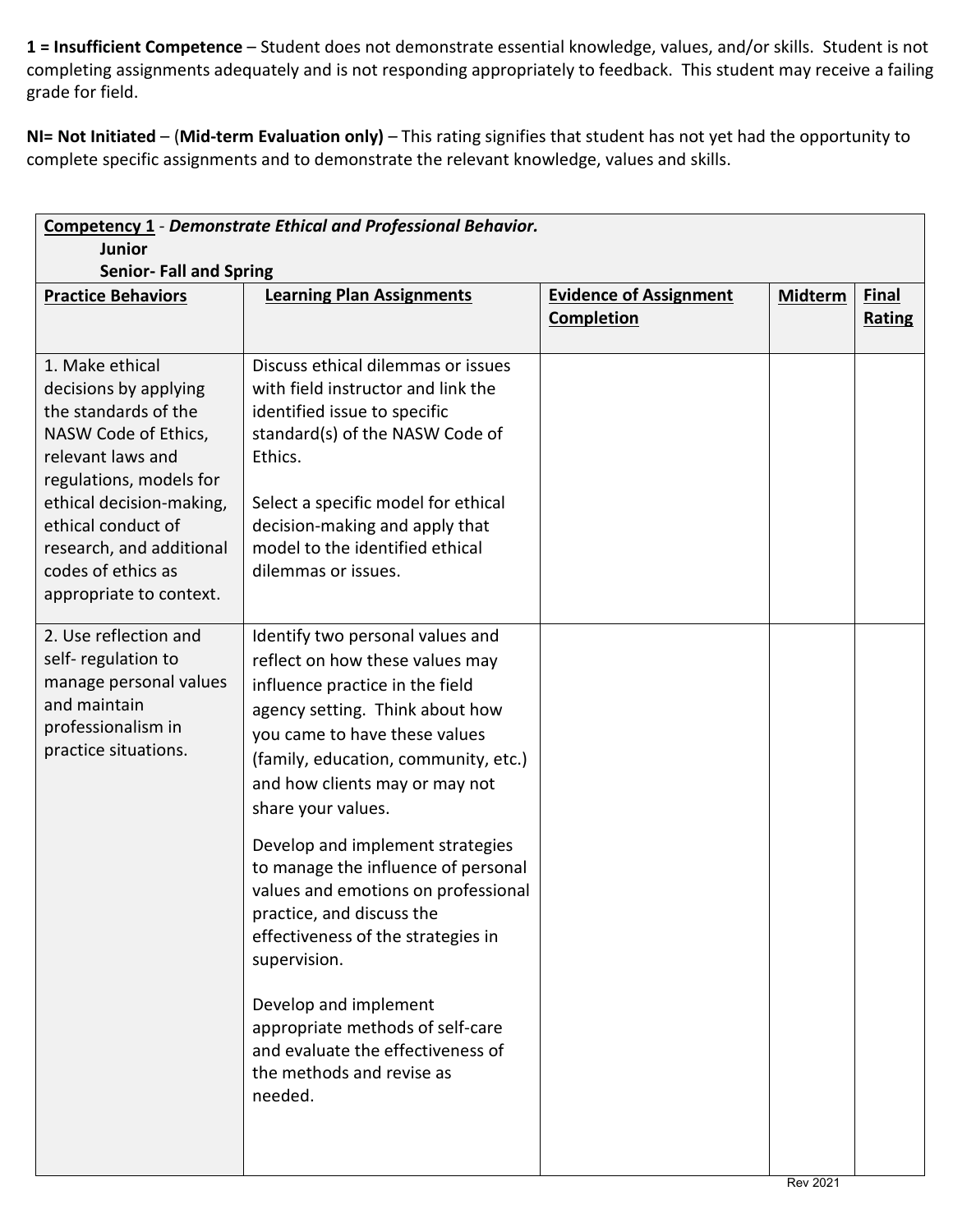| 3. Demonstrate           | Demonstrate consistent time          |  |  |
|--------------------------|--------------------------------------|--|--|
| professional demeanor    | management skills, including         |  |  |
| in behavior; appearance; | attendance, field and agency         |  |  |
| and oral, written, and   | documentation, tasks and projects.   |  |  |
| electronic               |                                      |  |  |
| communication.           | Student will identify and practice   |  |  |
|                          | appropriate boundaries as outlined   |  |  |
|                          | in agency policies and NASW Code     |  |  |
|                          | of Ethics.                           |  |  |
|                          |                                      |  |  |
|                          |                                      |  |  |
|                          | Complete client progress note,       |  |  |
|                          | utilizing the SOAP format, or format |  |  |
|                          | used at agency. Discuss in           |  |  |
|                          | supervision for feedback             |  |  |
|                          |                                      |  |  |
|                          |                                      |  |  |
| 4. Use technology        | Discuss in supervision agency        |  |  |
| ethically and            | policy, and/or practices, any        |  |  |
| appropriately to         | questions and challenges related to  |  |  |
| facilitate practice      | the use of technology and/or social  |  |  |
| outcomes.                | media in practice. Analyze           |  |  |
|                          | congruence with standards of the     |  |  |
|                          | NASW Code of Ethics. Develop and     |  |  |
|                          | implement strategies to manage       |  |  |
|                          | challenges.                          |  |  |
|                          |                                      |  |  |
|                          | Explore and identify how to use      |  |  |
|                          | social media and technology          |  |  |
|                          | ethically for client engagement.     |  |  |
| 5. Use supervision and   | Develop a written agenda for         |  |  |
| consultation to guide    | weekly supervision and share the     |  |  |
| professional judgment    | agenda with the field instructor.    |  |  |
| and behavior.            |                                      |  |  |
|                          | Use supervision to request           |  |  |
|                          | feedback and to discuss questions,   |  |  |
|                          | concerns, ethical issues, cases, and |  |  |
|                          | assignments. Implement               |  |  |
|                          | supervisory feedback in practice     |  |  |
|                          | and discuss in supervision.          |  |  |
|                          |                                      |  |  |
|                          |                                      |  |  |
|                          |                                      |  |  |
|                          |                                      |  |  |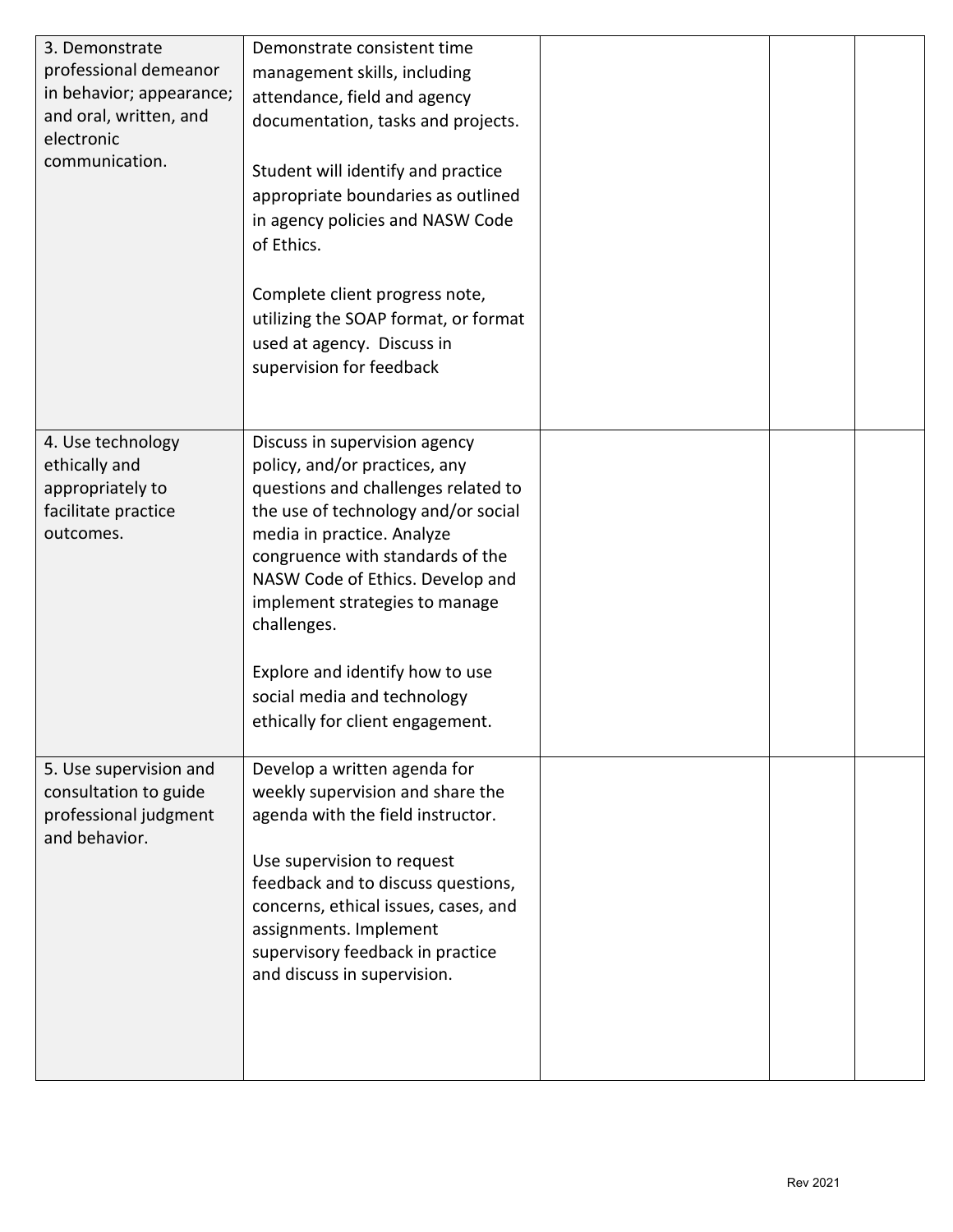| <b>Competency 2 - Engage Diversity and Difference in Practice.</b> |                                                                              |                               |                |              |
|--------------------------------------------------------------------|------------------------------------------------------------------------------|-------------------------------|----------------|--------------|
| <b>Junior</b>                                                      |                                                                              |                               |                |              |
| <b>Senior- Fall and Spring</b>                                     |                                                                              |                               |                |              |
| <b>Practice Behaviors</b>                                          | <b>Learning Plan Assignments</b>                                             | <b>Evidence of Assignment</b> | <b>Midterm</b> | <b>Final</b> |
|                                                                    |                                                                              | <b>Completion</b>             |                | Rating       |
|                                                                    |                                                                              |                               |                |              |
| 1. Apply and<br>communicate                                        | Engage with population(s) served by<br>the field organization that have been |                               |                |              |
| understanding of the                                               | affected by discrimination or                                                |                               |                |              |
| importance of diversity<br>and difference in shaping               | oppression.                                                                  |                               |                |              |
| life experiences in                                                | Discuss in supervision any questions                                         |                               |                |              |
| practice at the micro,                                             | or ideas regarding the impact of                                             |                               |                |              |
| mezzo, and macro levels.                                           | discrimination and oppression.                                               |                               |                |              |
|                                                                    |                                                                              |                               |                |              |
| 2. Present themselves as                                           | Observe and complete a client                                                |                               |                |              |
| learners and engage<br>clients and                                 | interview enabling a client to share                                         |                               |                |              |
| constituencies as experts                                          | life experiences.                                                            |                               |                |              |
| of their own experiences.                                          |                                                                              |                               |                |              |
|                                                                    | Student Choice (Student will                                                 |                               |                |              |
|                                                                    | identify and discuss with field                                              |                               |                |              |
|                                                                    | instructor a learning activity to                                            |                               |                |              |
|                                                                    | complete during the semester.                                                |                               |                |              |
|                                                                    |                                                                              |                               |                |              |
|                                                                    |                                                                              |                               |                |              |
| 3. Apply self-awareness                                            | Implement strategies for identifying                                         |                               |                |              |
| and self-regulation to                                             | (e.g., implicit bias test) and managing                                      |                               |                |              |
| manage the influence of<br>personal biases and                     | personal biases in practice with<br>diverse clients.                         |                               |                |              |
| values in working with                                             |                                                                              |                               |                |              |
| diverse clients and                                                |                                                                              |                               |                |              |
| constituencies.                                                    |                                                                              |                               |                |              |
|                                                                    |                                                                              |                               |                |              |
|                                                                    |                                                                              |                               |                |              |
|                                                                    |                                                                              |                               |                |              |
|                                                                    |                                                                              |                               |                |              |
|                                                                    |                                                                              |                               |                |              |
|                                                                    |                                                                              |                               |                |              |
|                                                                    |                                                                              |                               |                |              |
|                                                                    |                                                                              |                               |                |              |
|                                                                    |                                                                              |                               |                |              |
|                                                                    |                                                                              |                               |                |              |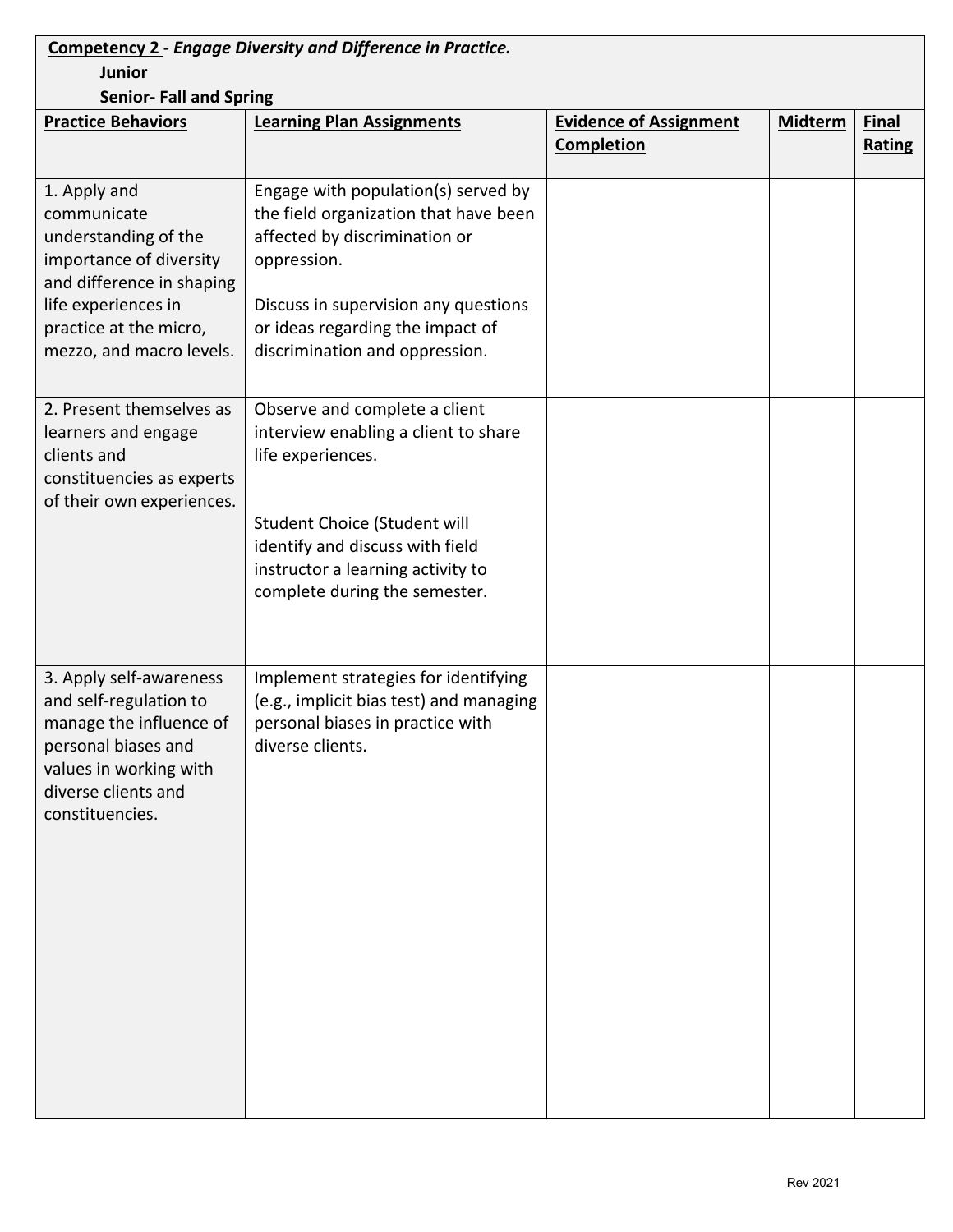| Competency 3 – Advance Human Rights and Social, Economic, and Environmental Justice.                                                                   |                                                                                                                                                                                                                                                                                                                                                                                     |                                                    |                |                               |
|--------------------------------------------------------------------------------------------------------------------------------------------------------|-------------------------------------------------------------------------------------------------------------------------------------------------------------------------------------------------------------------------------------------------------------------------------------------------------------------------------------------------------------------------------------|----------------------------------------------------|----------------|-------------------------------|
| <b>Senior- Spring Only</b>                                                                                                                             |                                                                                                                                                                                                                                                                                                                                                                                     |                                                    |                |                               |
| <b>Practice Behaviors</b>                                                                                                                              | <b>Learning Plan Assignments</b>                                                                                                                                                                                                                                                                                                                                                    | <b>Evidence of Assignment</b><br><b>Completion</b> | <b>Midterm</b> | <b>Final</b><br><b>Rating</b> |
| 1. Apply understanding<br>of social, economic, and<br>environmental justice to<br>advocate for human<br>rights at the individual<br>and system levels. | Choose one of the NASW Social Justice<br>Priorities, discuss how your field<br>placement's clients or community are<br>impacted by it, and actions that the<br>agency is taking to address it. Provide<br>specific suggestions as to how the<br>agency can take or improve action<br>towards one of the NASW Social<br>Justice Priorities. (NASW Priorities<br>available on Canvas) |                                                    |                |                               |
| 2. Engage in practices<br>that advance social,<br>economic, and<br>environmental justice.                                                              | Participate in agency or<br>community level policy<br>practice or advocacy to<br>address one issue of human<br>rights and/or social economic,<br>environmental justice.<br>Identify and follow a bill (state<br>or federal) promoting civil<br>rights for a marginalized<br>group. Educate others and<br>encourage advocacy related<br>to this bill.                                |                                                    |                |                               |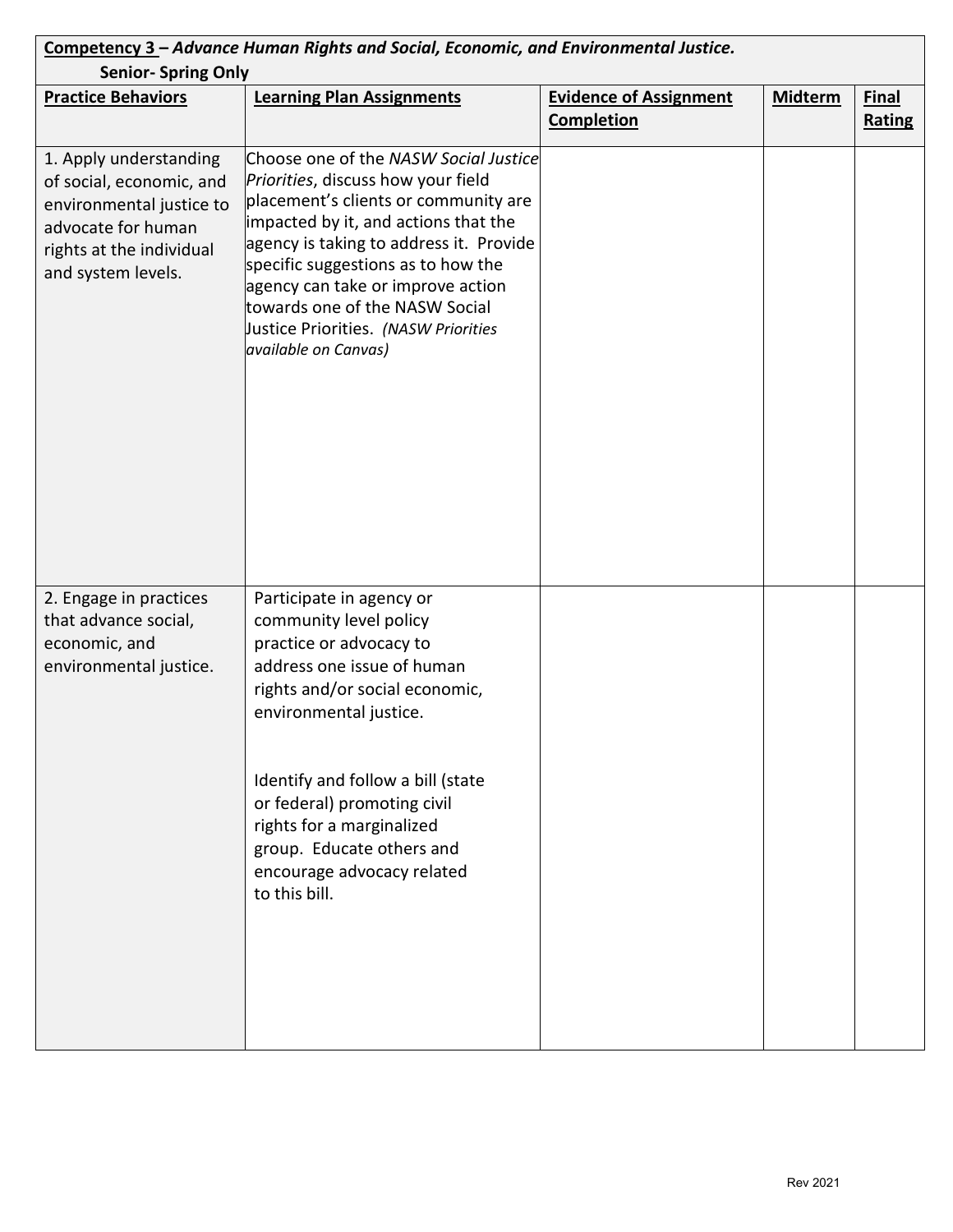| Competency 4 - Engage in Practice-informed Research and Research-informed Practice.<br><b>Senior-Fall and Spring</b>                    |                                                                                                                                                                                                                                                                   |                                                    |                |                        |  |
|-----------------------------------------------------------------------------------------------------------------------------------------|-------------------------------------------------------------------------------------------------------------------------------------------------------------------------------------------------------------------------------------------------------------------|----------------------------------------------------|----------------|------------------------|--|
| <b>Practice Behaviors</b>                                                                                                               | <b>Learning Plan Assignments</b>                                                                                                                                                                                                                                  | <b>Evidence of Assignment</b><br><b>Completion</b> | <b>Midterm</b> | <b>Final</b><br>Rating |  |
| 1. Use practice<br>experience and theory to<br>inform scientific inquiry<br>and research.                                               | Develop a research question that<br>emerges from interactions with client<br>systems and your knowledge of social<br>work theories.                                                                                                                               |                                                    |                |                        |  |
| 2. Apply critical<br>thinking to engage in<br>analysis of quantitative<br>and qualitative<br>research methods and<br>research findings. | Read and cite a journal article that<br>relates to your research question<br>(Competency 4, practice behavior 1).<br>Review the quantitative and/or<br>qualitative evidence for the research<br>findings, and present to the Field<br>Instructor or agency staff. |                                                    |                |                        |  |
| 3. Use and translate<br>research evidence<br>to inform and<br>improve practice,<br>policy, and service<br>delivery.                     | Use findings identified in practice<br>behavior 2 to develop a proposal to<br>enhance agency policy or practice.                                                                                                                                                  |                                                    |                |                        |  |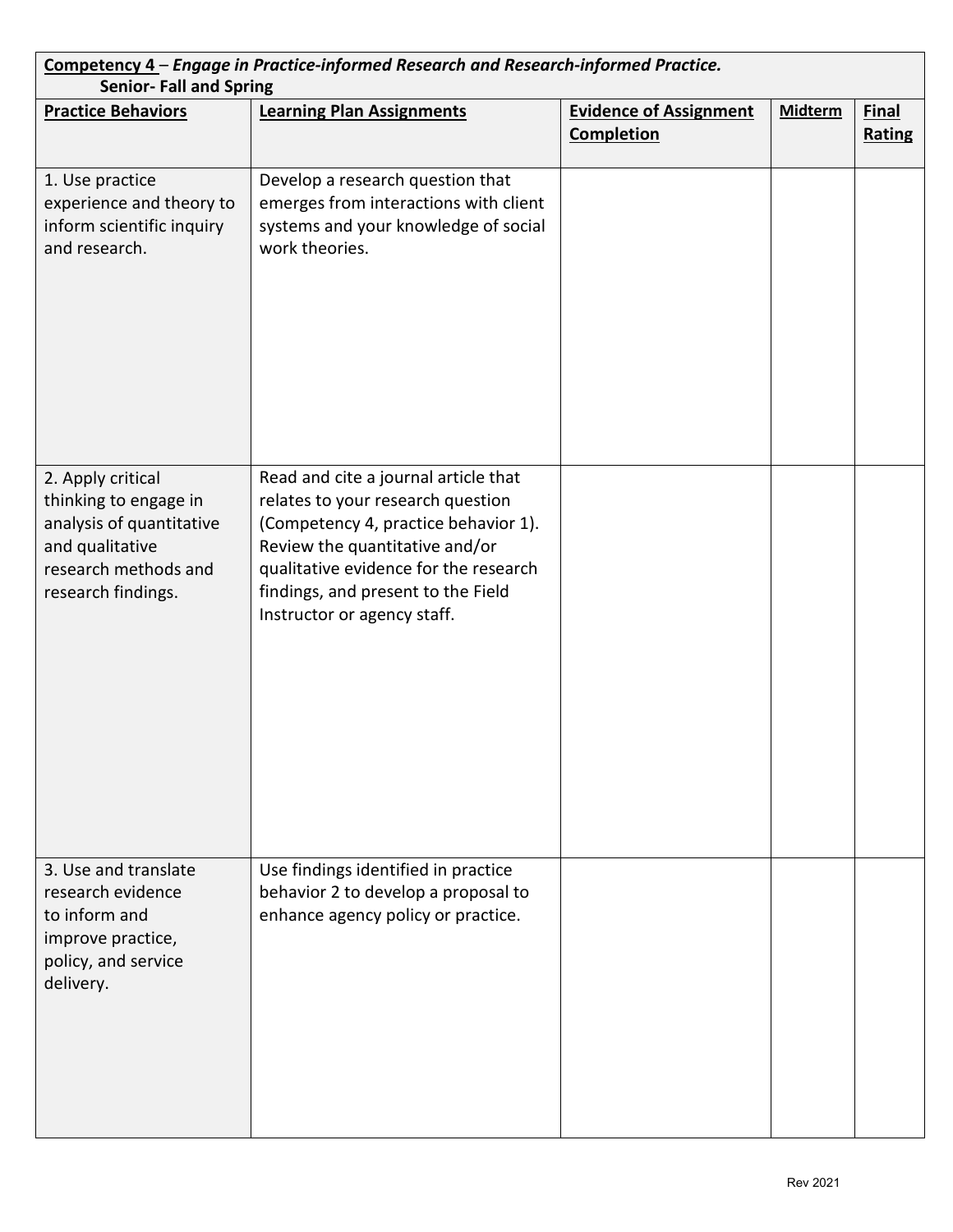| Competency 5 - Engage in Policy Practice.<br><b>Senior- Spring Only</b>                                                                                                     |                                                                                                                                                                                                                                                                                                                                   |                                             |                |                               |
|-----------------------------------------------------------------------------------------------------------------------------------------------------------------------------|-----------------------------------------------------------------------------------------------------------------------------------------------------------------------------------------------------------------------------------------------------------------------------------------------------------------------------------|---------------------------------------------|----------------|-------------------------------|
| <b>Practice Behaviors</b>                                                                                                                                                   | <b>Learning Plan Assignments</b>                                                                                                                                                                                                                                                                                                  | <b>Evidence of Assignment</b><br>Completion | <b>Midterm</b> | <b>Final</b><br><b>Rating</b> |
| 1. Identify social policy at<br>the local, state, and<br>federal level that impacts<br>well-being, service<br>delivery, and access to<br>social services.                   | Discuss one social policy at<br>each level (local, state,<br>federal) that has an impact<br>on clients served by the<br>agency.                                                                                                                                                                                                   |                                             |                |                               |
| 2. Assess how social<br>welfare and economic<br>policies impact the<br>delivery of and access to<br>social services.                                                        | Analyze how the policies<br>identified in practice<br>behavior 1 impact client<br>access to social services.                                                                                                                                                                                                                      |                                             |                |                               |
| 3. Apply critical<br>thinking to analyze,<br>formulate, and<br>advocate for policies<br>that advance human<br>rights and social,<br>economic, and<br>environmental justice. | Propose a new policy or<br>policy change that<br>addresses a specific human<br>rights or justice issue.<br>Contact a public official or<br>legislator (call or write<br>letter) to advocate about a<br>current client population<br>need. (Allow field instructor<br>to review letter and/or<br>discuss content of phone<br>call) |                                             |                |                               |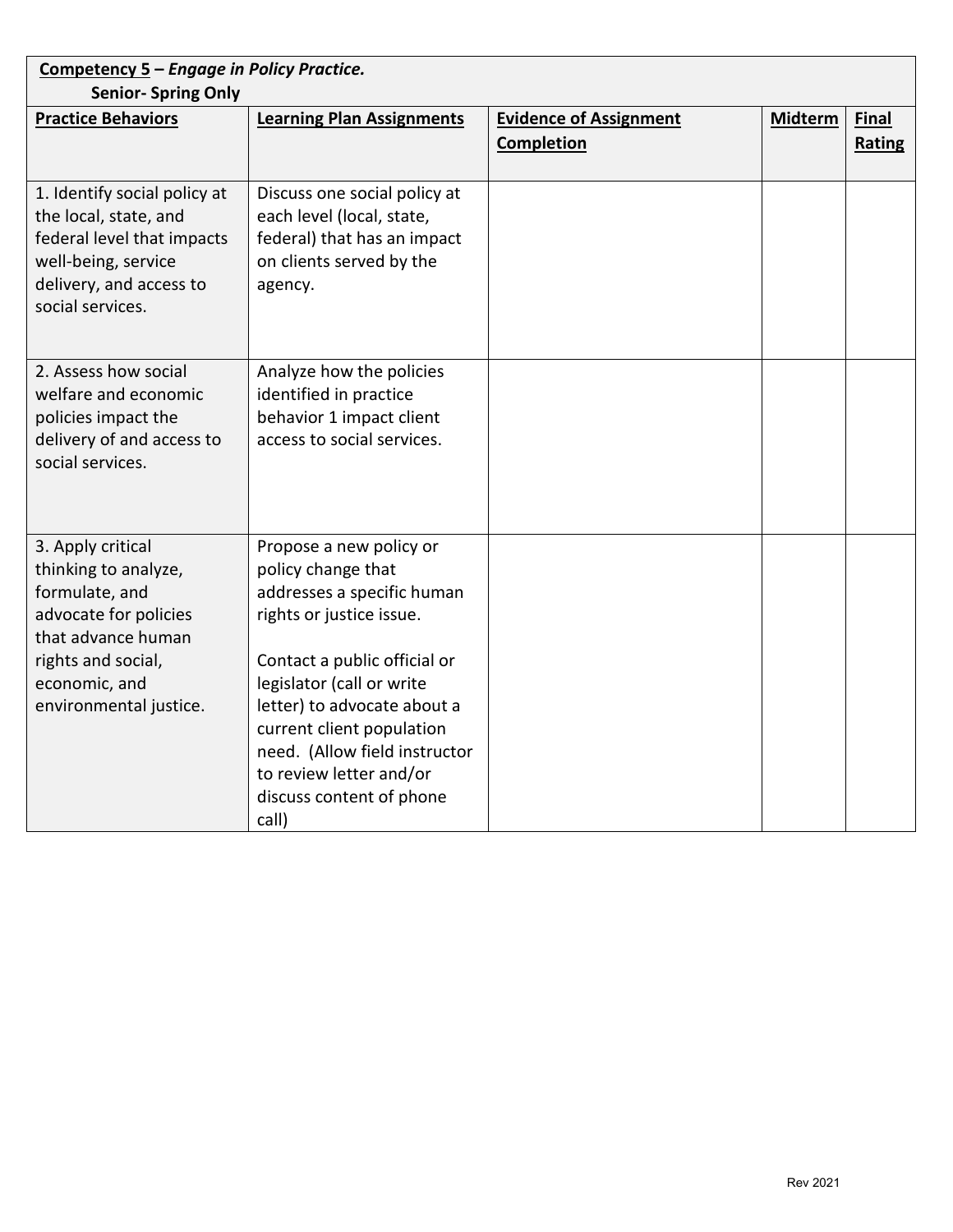| Competency 6- Engage with Individuals, Families, Groups, Organizations, and Communities.<br><b>Junior</b>                                                                                                |                                                                                                                                                                                                                                                                                                                                                                                                                                                                                      |                                                    |                |                               |
|----------------------------------------------------------------------------------------------------------------------------------------------------------------------------------------------------------|--------------------------------------------------------------------------------------------------------------------------------------------------------------------------------------------------------------------------------------------------------------------------------------------------------------------------------------------------------------------------------------------------------------------------------------------------------------------------------------|----------------------------------------------------|----------------|-------------------------------|
| <b>Senior- Fall and Spring</b>                                                                                                                                                                           |                                                                                                                                                                                                                                                                                                                                                                                                                                                                                      |                                                    |                |                               |
| <b>Practice Behaviors</b>                                                                                                                                                                                | <b>Learning Plan Assignments</b>                                                                                                                                                                                                                                                                                                                                                                                                                                                     | <b>Evidence of Assignment</b><br><b>Completion</b> | <b>Midterm</b> | <b>Final</b><br><b>Rating</b> |
| 1. Apply knowledge of<br>human behavior and the<br>social environment, person-<br>in-environment, and other<br>multidisciplinary theoretical<br>frameworks to engage with<br>clients and constituencies. | Discuss how a specific theory of<br>human behavior and the social<br>environment applies to<br>developing a helping<br>relationship with agency<br>clients.                                                                                                                                                                                                                                                                                                                          |                                                    |                |                               |
| 2. Use empathy, reflection,<br>and interpersonal skills to<br>effectively engage diverse<br>clients and constituencies.                                                                                  | Read two articles on the use of<br>self-disclosure in developing<br>rapport with client systems and<br>discuss in supervision.<br>Identify skills needed and<br>demonstrate ability to establish<br>rapport with client systems.<br>Demonstrate growing<br>effectiveness in relationship<br>building and sustaining skills.<br>Discuss strengths and areas for<br>growth from Process Recording<br>during Field Liaison Visit.<br>(Process Recording is an<br>assignment in seminar) |                                                    |                |                               |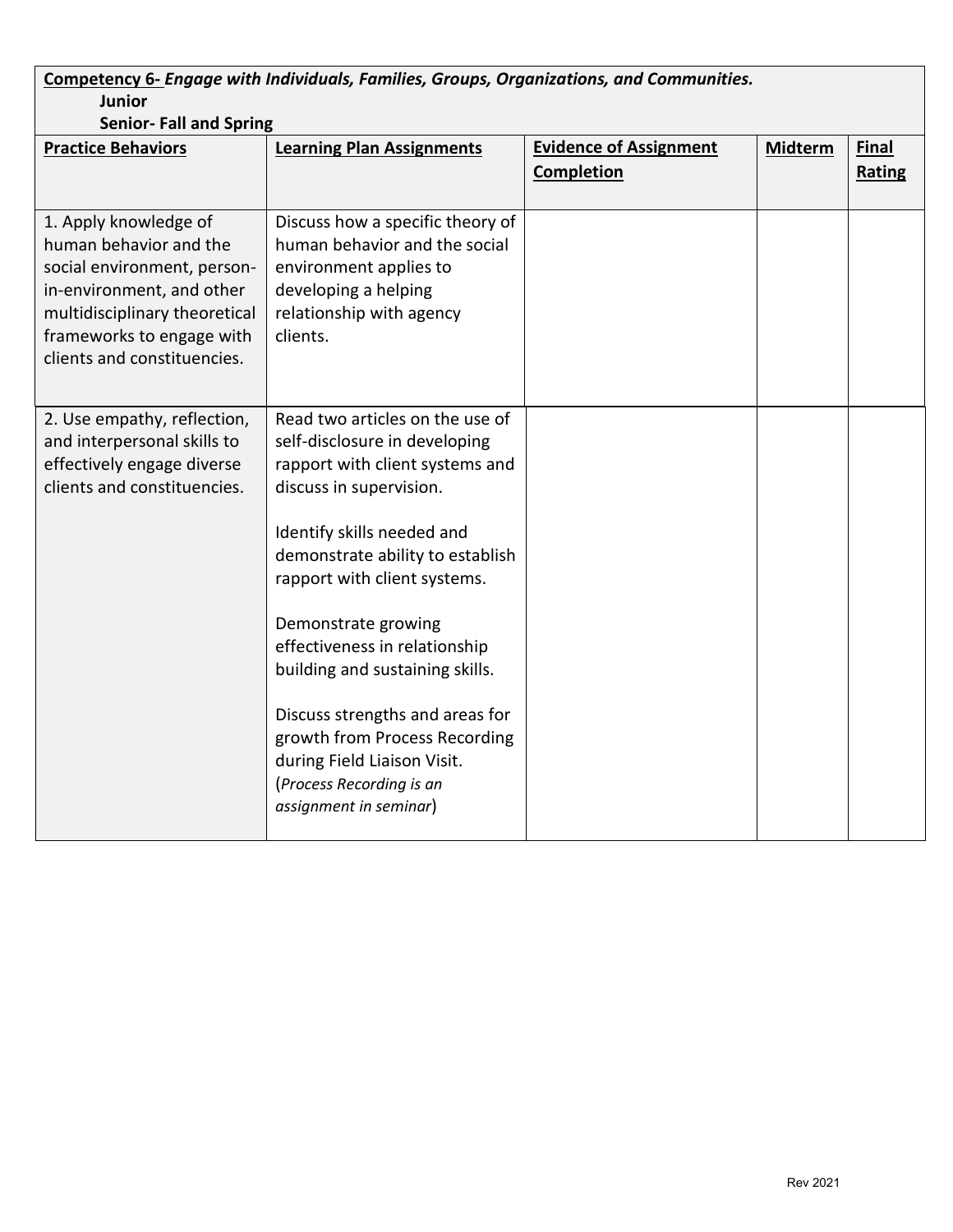| Competency 7- Assess Individuals, Families, Groups, Organizations, and Communities.<br><b>Senior-Fall and Spring</b>                                                                                                                         |                                                                                                                                                                                              |                                             |                |                        |  |
|----------------------------------------------------------------------------------------------------------------------------------------------------------------------------------------------------------------------------------------------|----------------------------------------------------------------------------------------------------------------------------------------------------------------------------------------------|---------------------------------------------|----------------|------------------------|--|
| <b>Practice Behaviors</b>                                                                                                                                                                                                                    | <b>Learning Plan Assignments</b>                                                                                                                                                             | <b>Evidence of Assignment</b><br>Completion | <b>Midterm</b> | Final<br><b>Rating</b> |  |
| 1. Collect and organize<br>data, and apply critical<br>thinking to interpret<br>information from clients<br>and constituencies.                                                                                                              | Use agency assessment tools and<br>procedures to complete client<br>assessments and to explore and<br>discuss the client's strengths,<br>needs, challenges, and desired<br>service outcomes. |                                             |                |                        |  |
| 2. Apply knowledge of<br>human behavior and the<br>social environment,<br>person-in-environment,<br>and other<br>multidisciplinary<br>theoretical frameworks<br>in the analysis of<br>assessment data from<br>clients and<br>constituencies. | Apply person-in-environment or<br>other theoretical frameworks to<br>client assessment (e.g., genogram,<br>ecomap, etc.).                                                                    |                                             |                |                        |  |
| 3. Develop mutually<br>agreed-on intervention<br>goals and objectives<br>based on the critical<br>assessment of strengths,<br>needs, and challenges<br>within clients and<br>constituencies.                                                 | Collaborate with client system to<br>identify intervention goals and<br>objectives using the SMART<br>model.                                                                                 |                                             |                |                        |  |
| 4. Select appropriate<br>intervention strategies<br>based on the<br>assessment, research<br>knowledge, and values<br>and preferences of<br>clients and<br>constituencies.                                                                    | Use research and cite to identify<br>evidence-informed interventions<br>and develop intervention plans<br>using available agency forms and<br>tools.                                         |                                             |                |                        |  |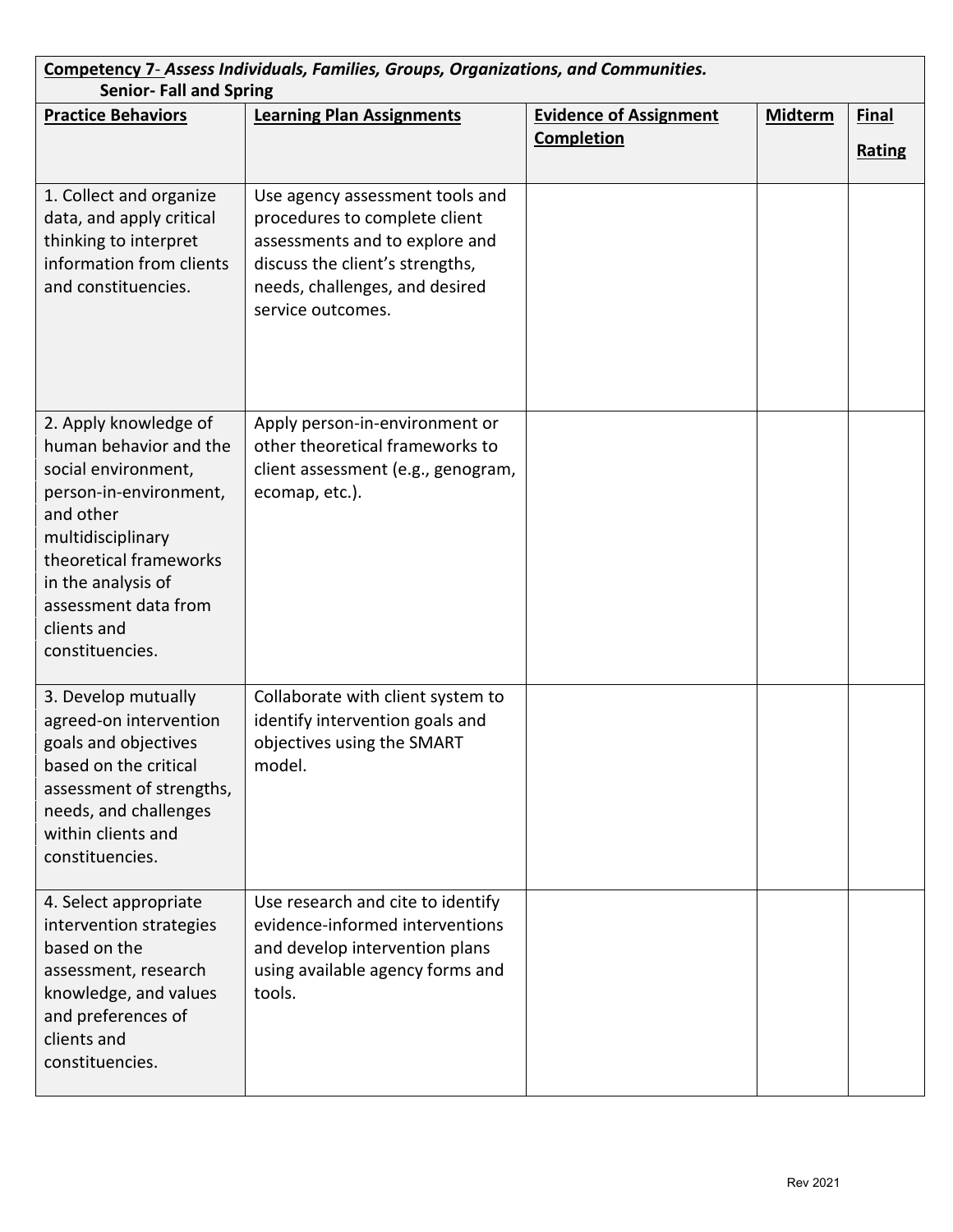**Competency 8 –***Intervene with Individuals, Families, Groups, Organizations, and Communities.*

## **Senior- Fall and Spring**

| <b>Practice Behaviors</b>                                                                                                                                                           | <b>Learning Plan Assignments</b>                                                                                                                                                                                                                                                                                                 | <b>Evidence of Assignment</b><br><b>Completion</b> | <b>Midterm</b> | <b>Final</b><br><b>Rating</b> |
|-------------------------------------------------------------------------------------------------------------------------------------------------------------------------------------|----------------------------------------------------------------------------------------------------------------------------------------------------------------------------------------------------------------------------------------------------------------------------------------------------------------------------------|----------------------------------------------------|----------------|-------------------------------|
| 1. Critically choose and<br>implement interventions to<br>achieve practice goals and<br>enhance capacities of clients<br>and constituencies.<br>2. Apply knowledge of human         | Select and implement an<br>intervention that is intended to<br>enhance client/constituency<br>capacities.<br>Plan, develop and carry out a<br>process group. (If this assignment<br>is accomplished through seminar,<br>report to field instructor the<br>strategies utilized and outcomes).<br>Identify specific knowledge from |                                                    |                |                               |
| behavior and the social<br>environment, person-in-<br>environment, and other<br>multidisciplinary theoretical<br>frameworks in interventions<br>with clients and<br>constituencies. | social work courses and<br>describe how it applies to<br>interventions with clients.                                                                                                                                                                                                                                             |                                                    |                |                               |
| 3. Use inter-professional<br>collaboration as appropriate<br>to achieve beneficial practice<br>outcomes.                                                                            | Identify opportunities to<br>collaborate with other<br>professionals (non-social<br>workers) to meet<br>client/constituent needs.                                                                                                                                                                                                |                                                    |                |                               |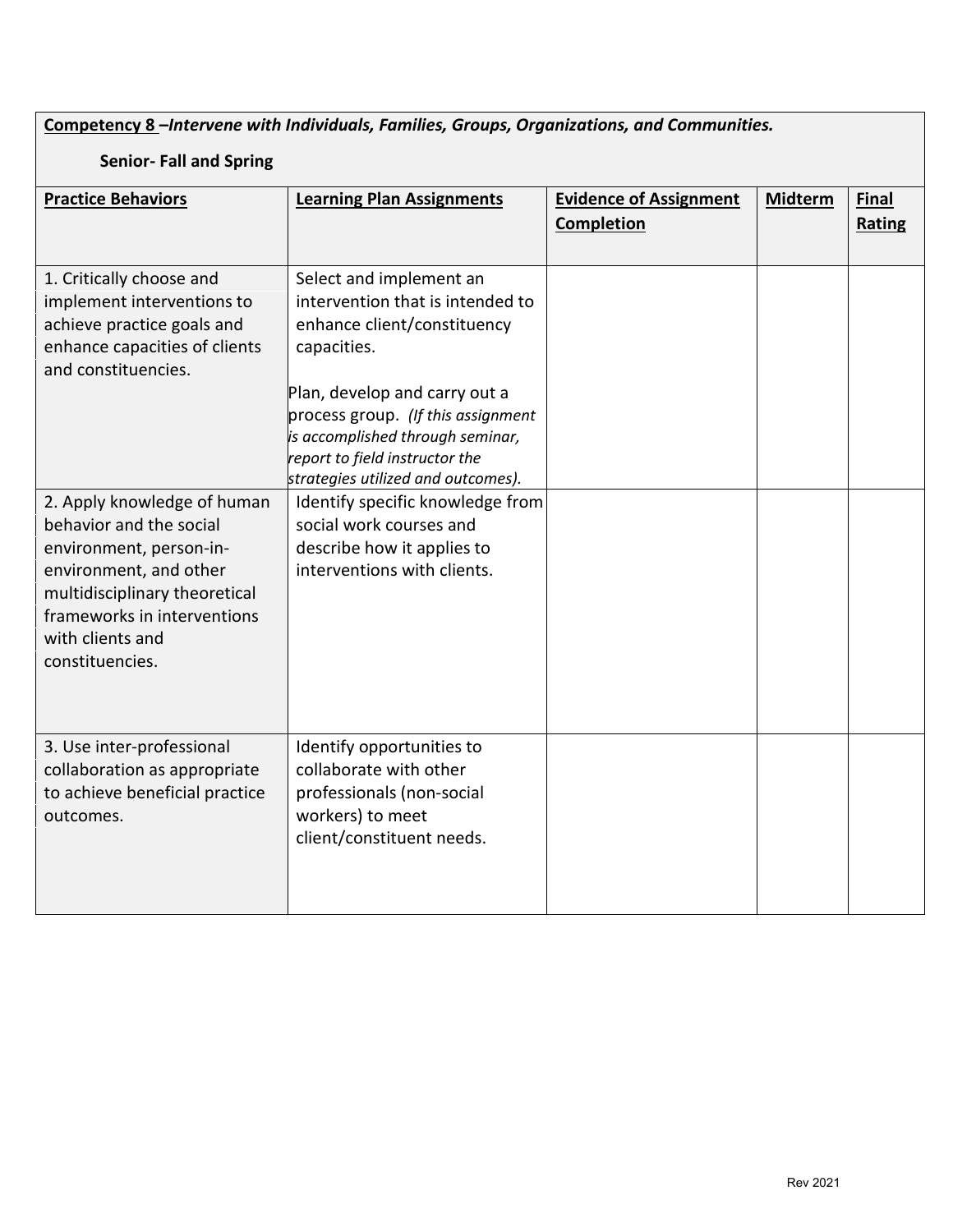| 4. Negotiate, mediate, and<br>advocate with and on behalf<br>of diverse clients and<br>constituencies. | Identify specific barriers to<br>service or resource gaps.<br>Develop and implement an<br>advocacy plan to address<br>client/constituent needs. |  |  |
|--------------------------------------------------------------------------------------------------------|-------------------------------------------------------------------------------------------------------------------------------------------------|--|--|
| 5. Facilitate effective<br>transitions and endings that<br>advance mutually agreed-on<br>goals.        | Develop and implement with<br>the field instructor a transition<br>plan for the student's projects<br>or client services.                       |  |  |

| Competency 9- Evaluate Practice with Individuals, Families, Groups, Organizations, and Communities.                                                                                          |                                                                                                                                                                |                                                    |                |                               |  |
|----------------------------------------------------------------------------------------------------------------------------------------------------------------------------------------------|----------------------------------------------------------------------------------------------------------------------------------------------------------------|----------------------------------------------------|----------------|-------------------------------|--|
| <b>Senior- Spring Only</b>                                                                                                                                                                   |                                                                                                                                                                |                                                    |                |                               |  |
| <b>Practice Behaviors</b>                                                                                                                                                                    | <b>Learning Plan Assignments</b>                                                                                                                               | <b>Evidence of Assignment</b><br><b>Completion</b> | <b>Midterm</b> | <b>Final</b><br><b>Rating</b> |  |
| 1. Select and use<br>appropriate methods for<br>evaluation of outcomes.                                                                                                                      | Select and use a method to<br>evaluate outcomes for a<br>specific intervention and<br>discuss findings with Field<br>Instructor.                               |                                                    |                |                               |  |
| 2. Apply knowledge of<br>human behavior and the<br>social environment, person-<br>in-environment, and other<br>multidisciplinary theoretical<br>frameworks in the<br>evaluation of outcomes. | Discuss the evaluation<br>method(s) used in the agency<br>and how any theoretical<br>frameworks inform the<br>evaluation process with the<br>field instructor. |                                                    |                |                               |  |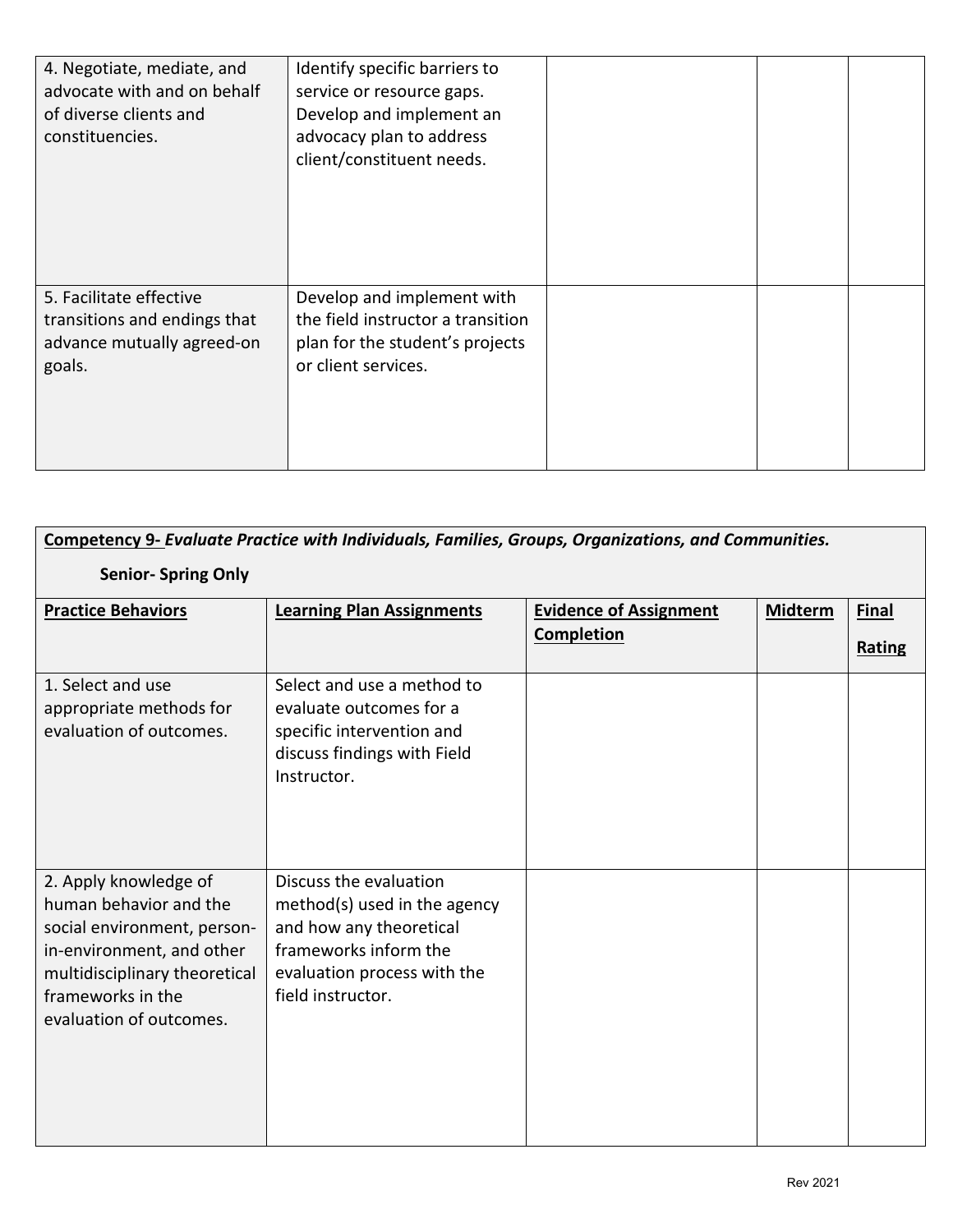| 3. Critically analyze,<br>monitor, and evaluate<br>intervention and program<br>processes and outcomes.         | Critically analyze an assessment<br>tool, intervention, or<br>evaluation method utilized by<br>the agency and discuss analysis<br>with Field Instructor.           |  |  |
|----------------------------------------------------------------------------------------------------------------|--------------------------------------------------------------------------------------------------------------------------------------------------------------------|--|--|
|                                                                                                                | Develop a method for<br>collecting client feedback on<br>student's performance that is<br>implemented by student<br>and/or field instructor.                       |  |  |
| 4. Apply evaluation findings<br>to improve practice<br>effectiveness at the micro,<br>mezzo, and macro levels. | Identify with Field Instructor<br>how agency evaluation<br>method(s) are used to improve<br>practice effectiveness at the<br>micro, mezzo, and/or macro<br>levels. |  |  |

# **Field Instructor Summary Feedback for Midterm Evaluation:**

**Student Comments on Midterm Evaluation:**

**Field Instructor Summary Feedback for Final Evaluation:**